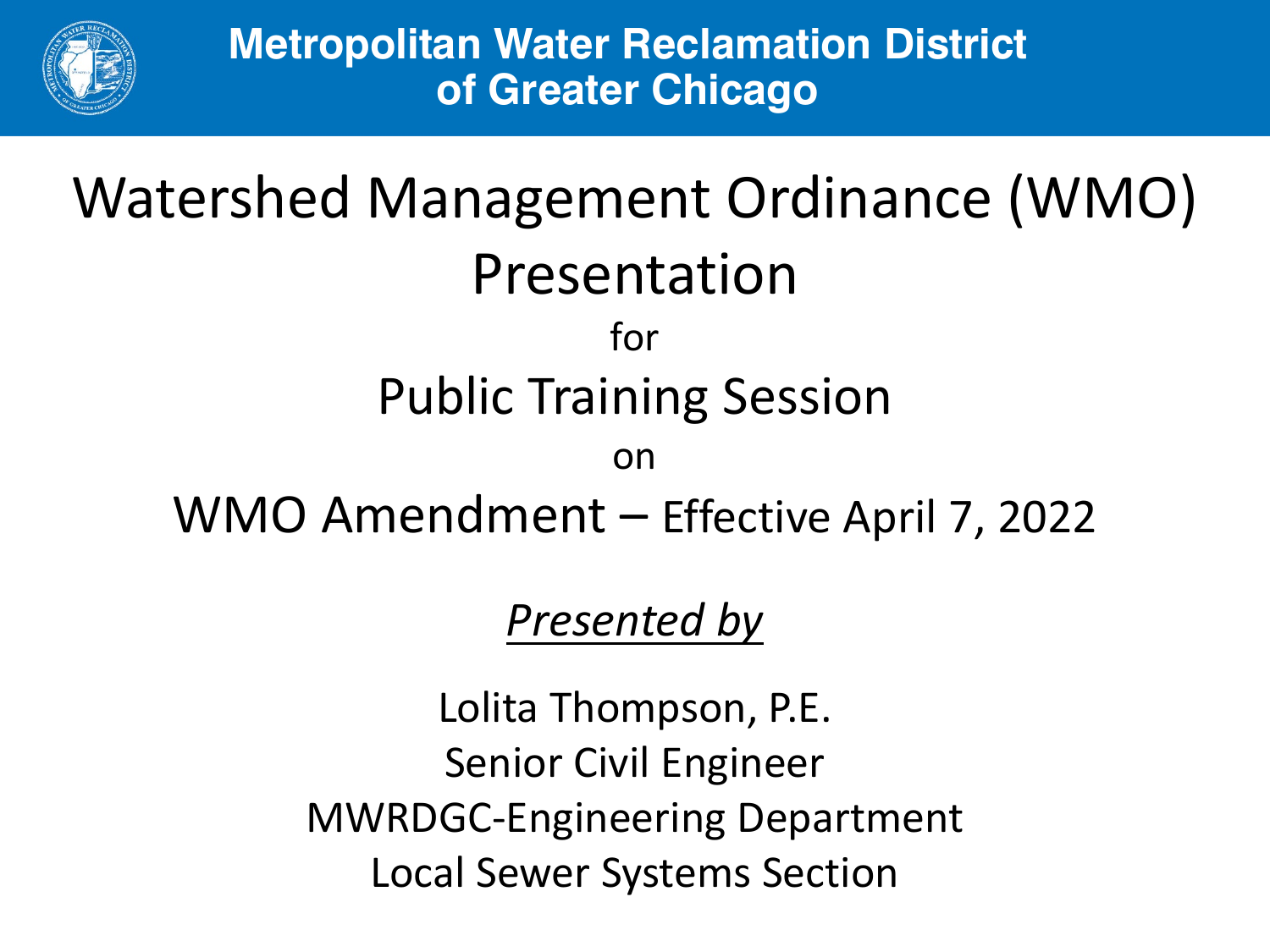

# **WMO Minor Modifications**

- "Cook County Recorder of Deeds" replaces "Cook County Clerk's Recordings Division"
- Define "IDNR-OWR" acronym; "IDNR-OWR" replaces "OWR"
- FEMA Technical Bulletin 10 replaces FEMA Technical Bulletin 10-01
- § 208.1 Pilot Study completion date changes from May 2022 to May 2025
- Section numbering updates as necessary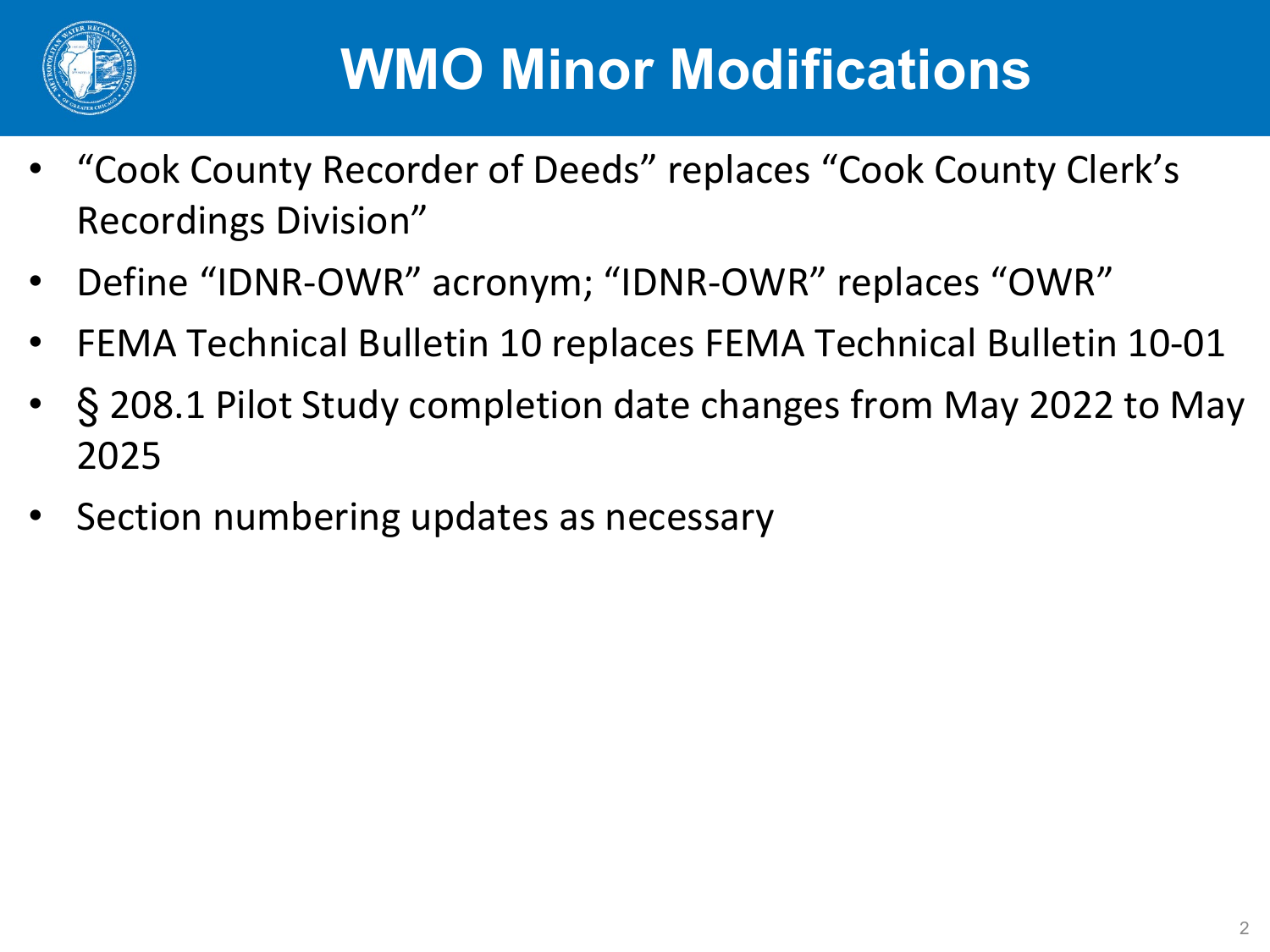

#### **Flood Protection Areas**



- *Wetlands*
	- New terminology for projects involving and/or impacting wetlands
	- WMO permit required for activities with a direct wetland impact
	- New provision for reviewing wetland projects if Corps Jurisdictional Determination Letter is not received within 90 days of the Corps application
	- New isolated wetland exemption
	- New Wetland/Riparian Environment Verification Form (\$750 fee)
- *Floodplains*
	- Dry floodproofing of non-residential buildings allowed in lieu of elevating to the Flood Protection Elevation (BFE +  $2$  feet)
	- Projects that obtain a Letter of Map Revision Based on Fill (LOMR-F) must maintain compliance with Technical Bulletin 10 issued by FEMA

#### **Stormwater Management**

- *Volume Control*
	- For offsite retention-based practices, new permeable pavement that replaces conventional pavement may be considered are area mitigated by the practice
- *Detention*
	- Limitation on the conditions under which a no adverse impact analysis may be used to determine the actual release rate from a detention facility to which upstream bypass flow has been routed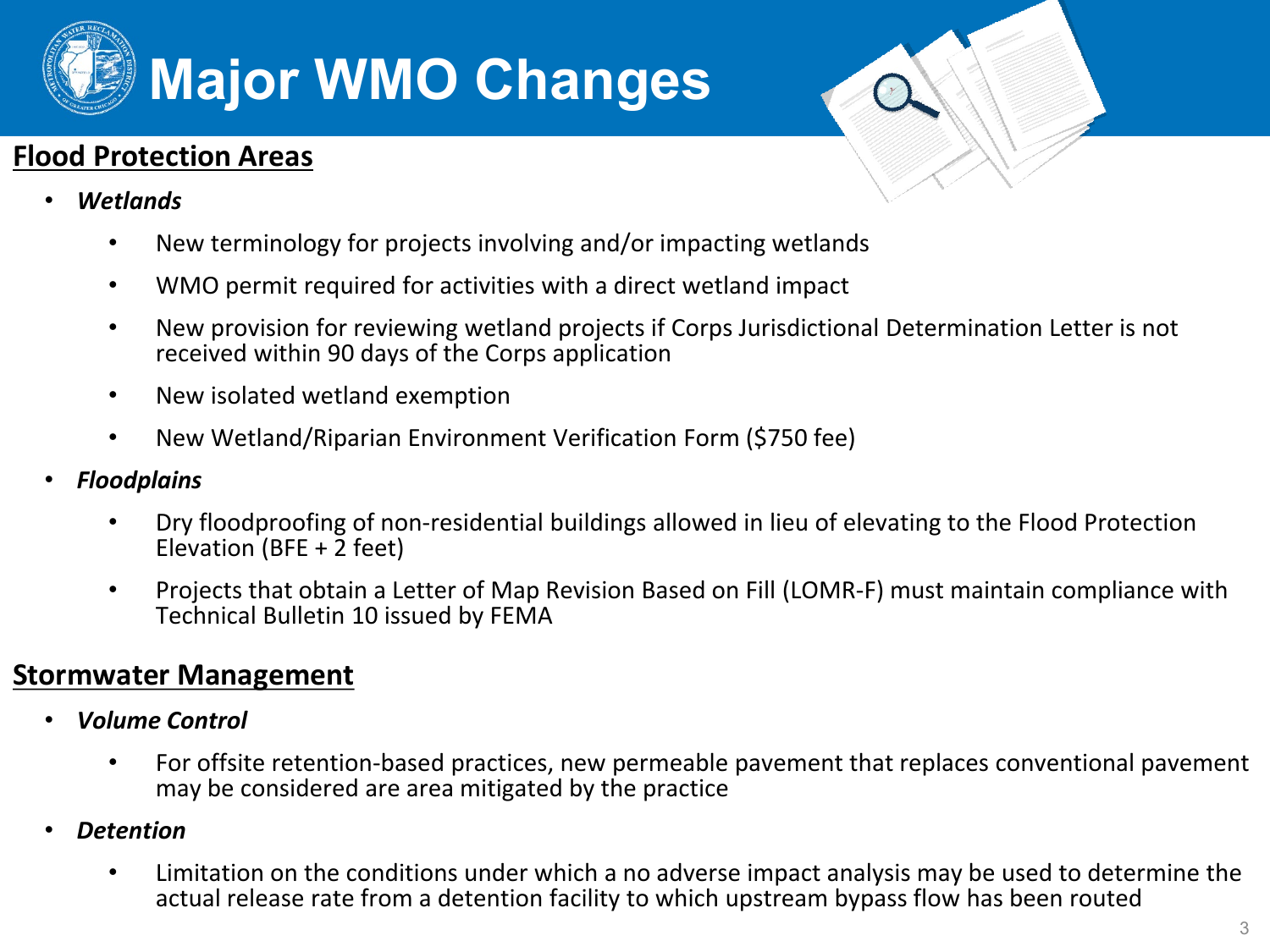

- §307.1 Requirement for recording Exhibit R removed
	- Previous Language: Applicants should record both Schedule R and Exhibit R with Cook County
	- However, Exhibit R may change with permit revisions and/or new permits
	- Maintenance and Monitoring Plan Sheet will replace Exhibit R and is required with WMO permit application
- New Language: Schedule R must still be recorded and will reference the "Maintenance and Monitoring plan", found in MWRD permit records
	- § 303.4 requirements that currently apply to Exhibit R will apply to the Maintenance and Monitoring plan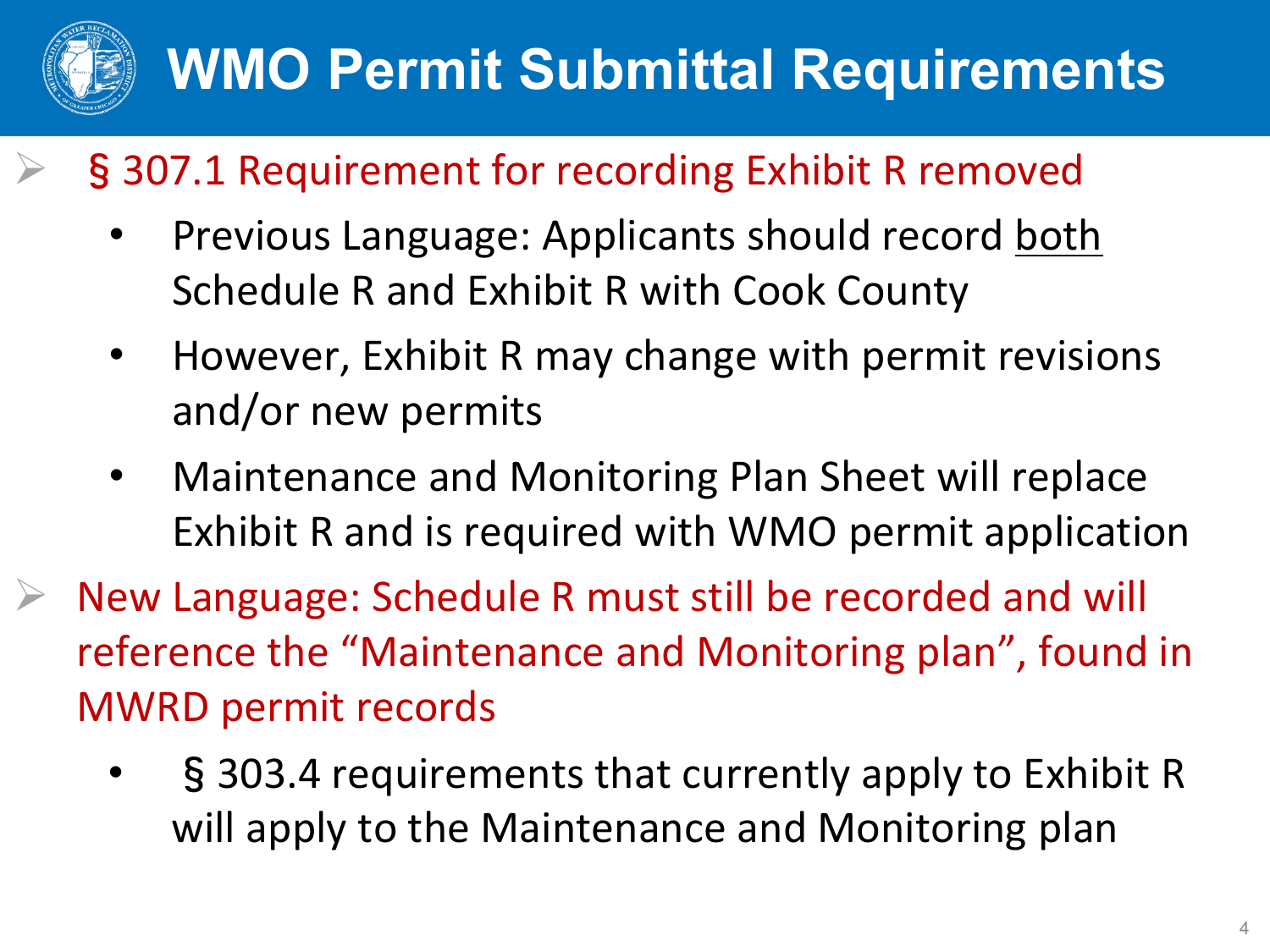

# **Flood Protection Areas - Wetlands**

# §302.2.D(2)(c) –Alternative to providing a Corps JD letter

• U.S. Army Corps (Corps) jurisdictional determination (JD) letters used to determine if a wetland is isolated or Corpsjurisdictional

## **IF:**

- Corps JD (or documentation from Corps) not received within 90 days, and
- The wetland is not being impacted

## **Then:**

- Applicant may submit a statement of opinion from a qualified wetland specialist in lieu of Corps JD letter
- How statement of opinion will be applied: New§603.4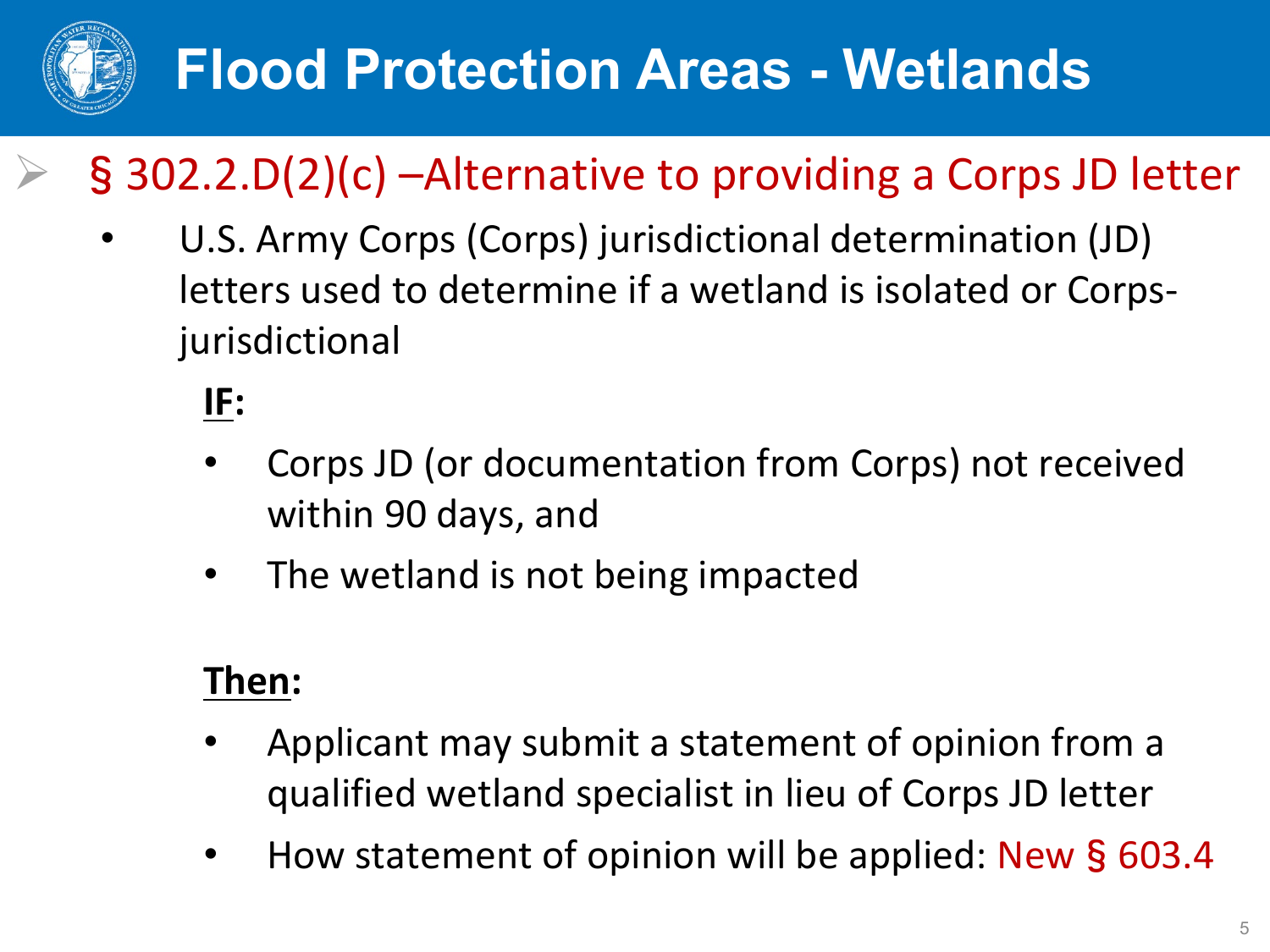

# **Flood Protection Areas - Wetlands**



| <b>Scenarios without Corps JD*</b>                                                                                  |                                                                                     | <b>Treat Wetland As:   Submission Requirements</b>                                                                                                                                                                                                               |
|---------------------------------------------------------------------------------------------------------------------|-------------------------------------------------------------------------------------|------------------------------------------------------------------------------------------------------------------------------------------------------------------------------------------------------------------------------------------------------------------|
| Corps Section 404 permit required                                                                                   | Corps-Jurisdictional                                                                | Submit Section 404 permit application<br>$\bullet$                                                                                                                                                                                                               |
| <b>Applicant presumes Corps-</b><br>jurisdictional wetland<br>Corps Section 404 permit not<br>$\bullet$<br>required | Isolated**                                                                          | Submit Schedule W and Wetlands Report<br>$\bullet$<br><b>Wetland Delineation required</b><br>$\bullet$                                                                                                                                                           |
| Applicant presumes isolated<br>wetland<br>MWRD presumes isolated wetland<br>$\bullet$<br>No wetland impacts         | Isolated                                                                            | §603 & §604 wetland buffer rules apply<br>WMO permit may be issued<br>$\bullet$                                                                                                                                                                                  |
| Applicant and MWRD cannot<br>concur on whether isolated<br>wetland                                                  | Isolated (by<br>applicant request)<br>$-0r-$<br>Applicant may<br>choose to await JD | Submit Schedule W and Wetlands Report<br><b>Wetland Delineation required</b><br>$\bullet$<br>§603 & §604 wetland buffer rules apply<br>$\bullet$<br>WMO permit may be issued<br>Applicant assumes responsibility for<br>$\frac{1}{2}$<br>any/all Corps approvals |

*\* A Corps JD supersedes any opinion from the applicant or MWRD*

*\*\* If a Corps JD is submitted prior to permit issuance, the JD supersedes the statement of opinion*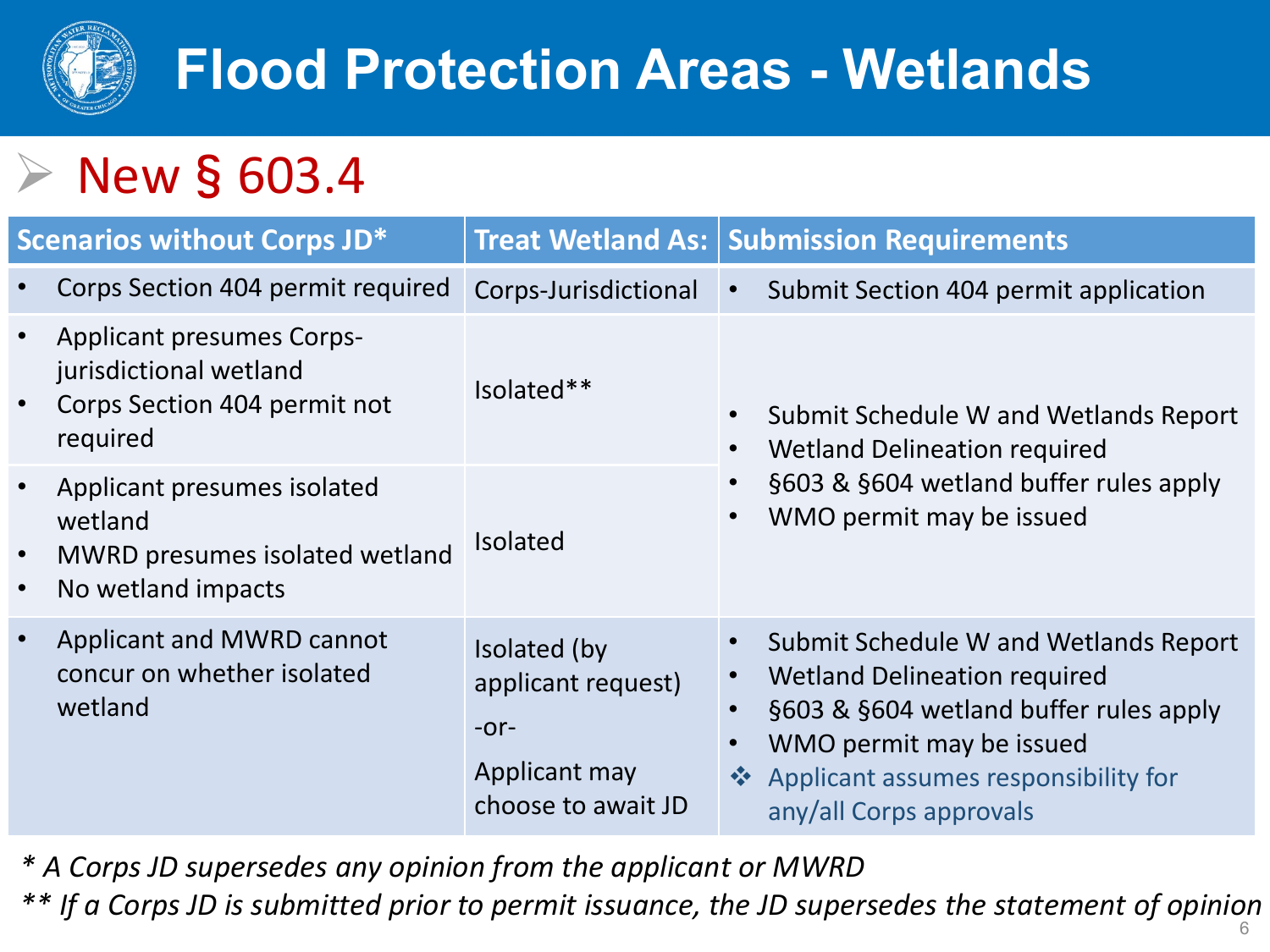

# Isolated Wetland Exemption

- $\triangleright$  New § 603.7.F Isolated wetlands that have already been fully mitigated
	- Authorized for fill by Corps/MWRD and mitigated in full
	- However, never completely filled (project cancelled, etc.)
	- If an isolated wetland, then it is exempt from additional WMO wetland requirements
	- If a Corps jurisdictional wetland, then a valid (unexpired) Corps jurisdictional determination (JD) letter is required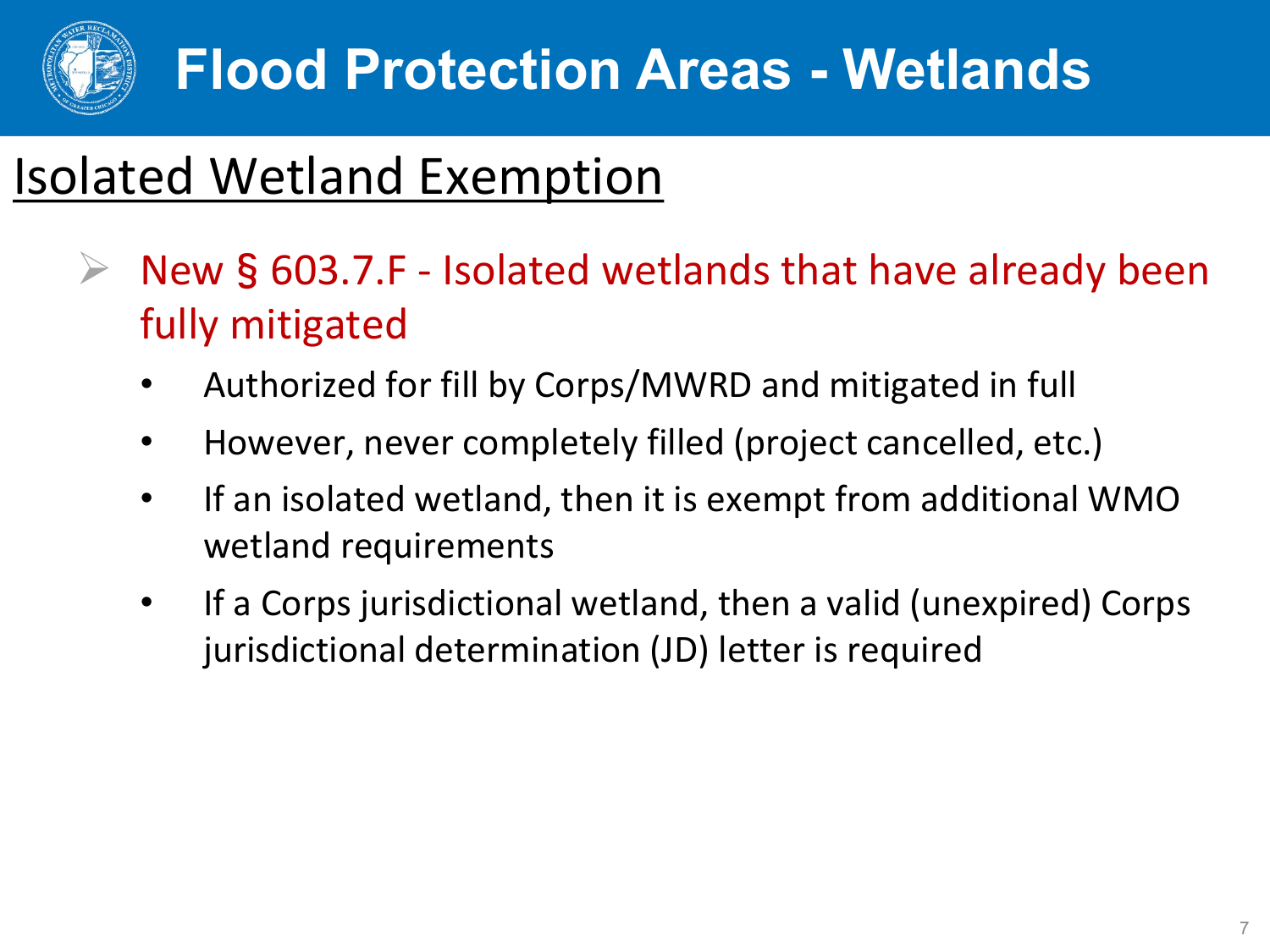

- New Wetland/Riparian Environment Verification Form
	- Allows applicants to receive MWRD concurrence on wetland and/or riparian environment delineation during preliminary design
- WMO permit applications are not intended for preliminary designs
- Previously, applicants would need to submit a full WMO permit application
- New form creates a separate process, similar to what is available in collar counties
- New form is only for wetland/riparian environment verification; not for proposing/approving development
- Appendix F New \$750 non-refundable fee added for the form
- No Licensed P.E. or Village permittee is needed
- Verification approval letter is valid for 5 years
- §302.2.D(7) Once the form is approved by either the District or an Authorized Municipality, it can be submitted with future WMO permit applications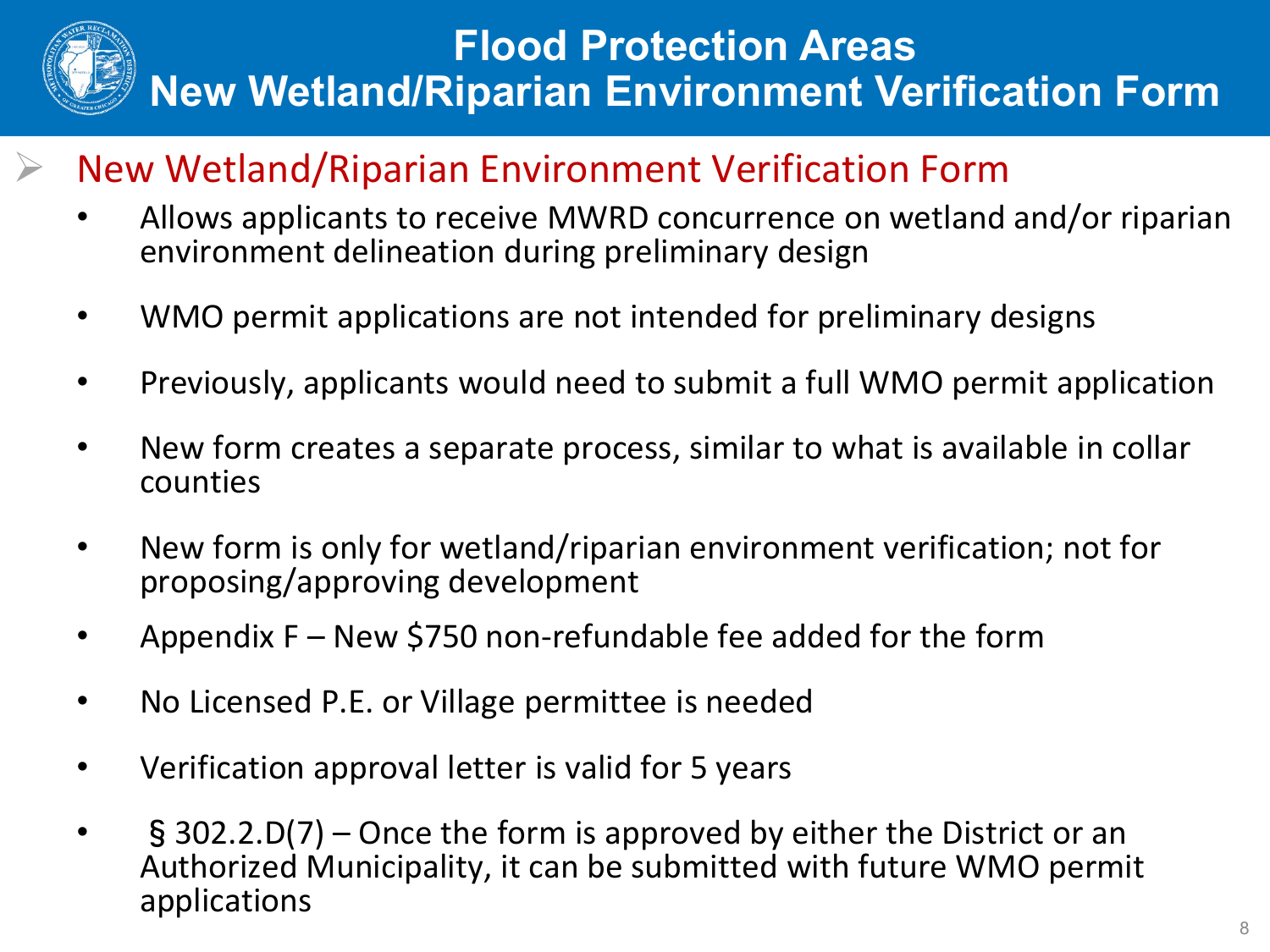

WMO Verification Number:

### WETLAND / RIPARIAN ENVIRONMENT VERIFICATION



#### **METROPOLITAN WATER RECLAMATION DISTRICT** OF GREATER CHICAGO

111 EAST ERIE STREET, CHICAGO, IL 60611 MWRD.org/wmo

#### **INSTRUCTIONS FOR COMPLETING VERIFICATION FORM**

This form may only be used for verification of wetlands and/or riparian environments. No work is authorized by this verification approval. Prior to conducting any work, an approved WMO permit must be obtained. Verification approval is valid for a period of five (5) years from the approval date. Submit a \$750 non-refundable fee with this verification.

#### **NAME AND LOCATION OF PROJECT**

Location of Project (address or with respect to two major streets):

PINs (include all, use additional sheet if necessary):

- **WETLAND VERIFICATION:** Per §603.3 of the WMO, an onsite wetland delineation is required.  $1<sub>1</sub>$ 
	- A. Submit each of the following documents for all onsite and offsite wetlands. The Agricultural Land submittal is not required if the land has not been farmed within the last five (5) years.
		- 1. Wetland Narrative
		- 2. Aerial Photo with Wetland Boundary flagged/staked<sup>a</sup>
		- 3. Wetland Delineation Report from a Wetland Specialist
		- 4. Correspondence from the U.S. Army Corps of Engineers
- 5. For Agricultural Land<sup>b</sup>, National Resources Conservation Service (NRCS) Certified Wetland Determination (within last 5 years) or Farmed Wetland Determination Report by a Wetland Specialist using NRCS procedures

<sup>a</sup> The District can only verify isolated wetlands/waters boundaries. Waters of the U.S. boundaries must be verified by the Corps.

 $<sup>b</sup>$  "Agricultural Land" is land that has been farmed at least one (1) year within the last five (5) years.</sup>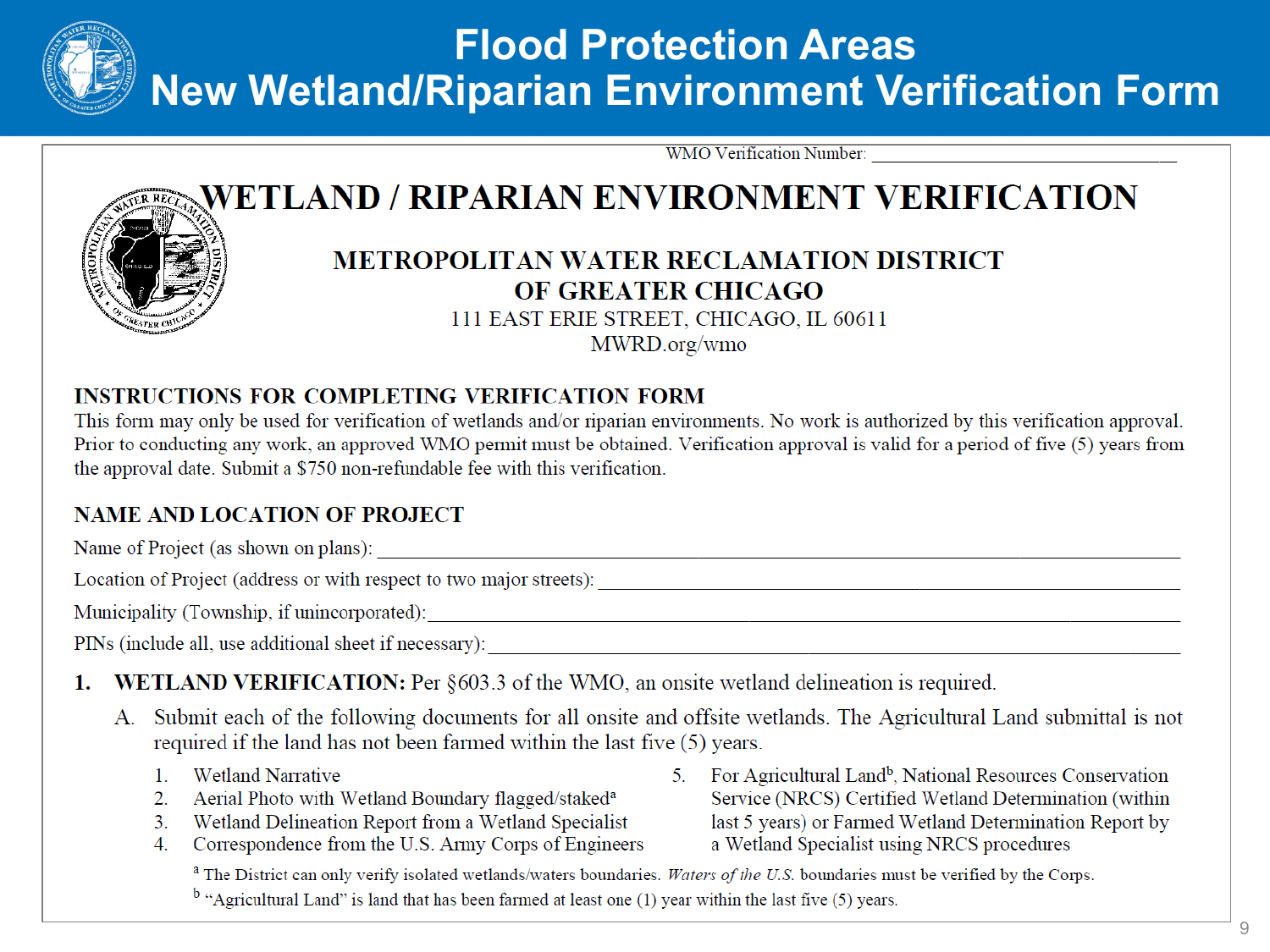B. Use the table below to identify the boundaries, extent, function, and quality of all wetlands to be verified.

|                        | <b>WETLAND1</b>                                                                                                                                                                                                      |                            | <b>WETLAND 2</b>                                      |                | <b>WETLAND 3</b>                                      |                 | <b>WETLAND4</b> |                                                       |                 |                       |                            |
|------------------------|----------------------------------------------------------------------------------------------------------------------------------------------------------------------------------------------------------------------|----------------------------|-------------------------------------------------------|----------------|-------------------------------------------------------|-----------------|-----------------|-------------------------------------------------------|-----------------|-----------------------|----------------------------|
| Onsite                 | <b>Offsite</b>                                                                                                                                                                                                       | Both                       | <b>Onsite</b>                                         | <b>Offsite</b> | <b>Both</b>                                           | <b>Onsite</b>   | <b>Offsite</b>  | <b>Both</b>                                           | <b>Onsite</b>   | <b>Offsite</b>        | <b>Both</b>                |
|                        |                                                                                                                                                                                                                      |                            | $\Box$                                                | $\Box$         | $\Box$                                                | $\Box$          |                 |                                                       |                 |                       |                            |
|                        |                                                                                                                                                                                                                      |                            |                                                       |                |                                                       |                 | Size: acres     |                                                       |                 | Size: $\qquad \qquad$ | acres                      |
|                        | Is the wetland exempt from<br>Is the wetland exempt from<br>Is the wetland exempt from<br>Is the wetland exempt from<br>§603.7 requirements?<br>§603.7 requirements?<br>§603.7 requirements?<br>§603.7 requirements? |                            |                                                       |                |                                                       |                 |                 |                                                       |                 |                       |                            |
|                        | <b>YES</b>                                                                                                                                                                                                           | $\vert$ $\vert$ NO         |                                                       | <b>YES</b>     | NO                                                    |                 | <b>YES</b>      | NO                                                    |                 | <b>YES</b>            | NO                         |
|                        | Is the wetland assumed to<br>be Corps Jurisdictional?                                                                                                                                                                |                            | Is the wetland assumed to<br>be Corps Jurisdictional? |                | Is the wetland assumed to<br>be Corps Jurisdictional? |                 |                 | Is the wetland assumed to<br>be Corps Jurisdictional? |                 |                       |                            |
| $\Box$ YES             |                                                                                                                                                                                                                      | $\vert$ NO                 |                                                       | YES            | $\vert$ $\vert$ NO                                    |                 | <b>YES</b>      | $\vert$ $\vert$ NO                                    |                 | <b>YES</b>            | NO                         |
| High<br><b>Quality</b> |                                                                                                                                                                                                                      | <b>Standard</b><br>Quality | High<br><b>Quality</b>                                |                | <b>Standard</b><br>Quality                            | High<br>Quality |                 | <b>Standard</b><br>Quality                            | High<br>Quality |                       | <b>Standard</b><br>Quality |
|                        |                                                                                                                                                                                                                      |                            |                                                       |                |                                                       |                 |                 |                                                       |                 |                       |                            |

C. If a Corps Jurisdictional Determination (Corps JD) had not been obtained, describe the status of the Corps JD, including the submission date, if applicable (e.g., JD applied for on  $3/1/2021$ , awaiting response):

| DISTRICT or AUTHORIZED MUNICIPALITY USE ONLY |                              |                 |                                                |  |  |
|----------------------------------------------|------------------------------|-----------------|------------------------------------------------|--|--|
|                                              | <b>Application Received:</b> | Permit Issued:  | Watershed:                                     |  |  |
|                                              | PERMIT ISSUED BY:            | <b>DISTRICT</b> | <b>Authorized Municipality</b><br>$\mathbf{I}$ |  |  |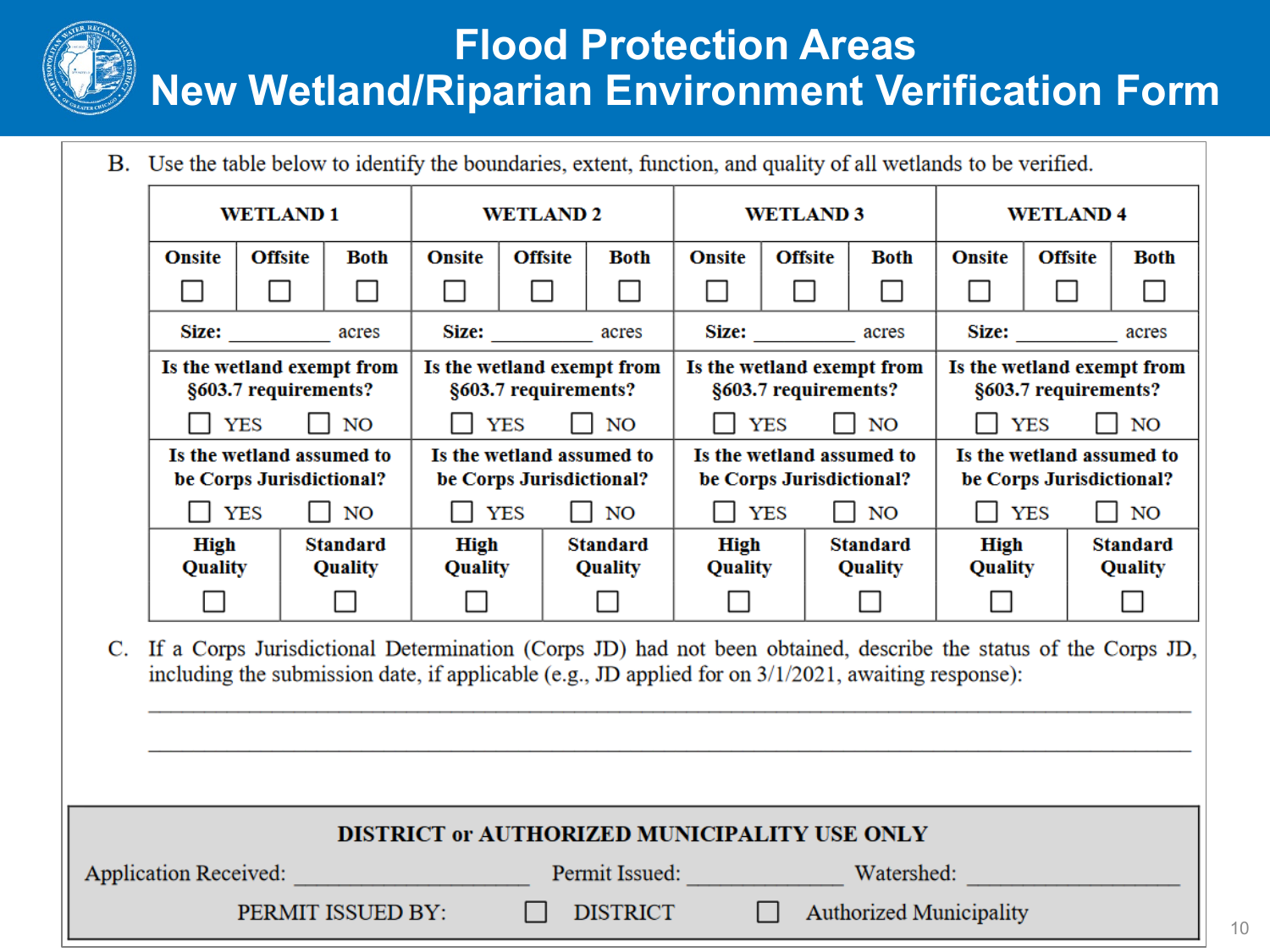

### **WETLAND / RIPARIAN ENVIRONMENT VERIFICATION**

WMO Verification Number:

#### **RIPARIAN ENVIRONMENT VERIFICATION:**  $2.$

- Submit each of the following documents for all onsite and offsite wetlands. А.
	- $1<sup>1</sup>$ Riparian Environment Narrative, including the function of the Riparian Environment described in §606.1
	- Aerial Photo with Riparian Environment Boundary flagged/staked<sup>a</sup>  $2.$
	- $3.$ Correspondence from the U.S. Army Corps of Engineers <sup>a</sup> The District can only verify isolated wetlands/waters boundaries. Waters of the U.S. boundaries must be verified by the Corps.
- B. Use the table below to identify the stream classification and location of the Riparian Environment to be verified.

| <b>RIPARIAN ENVIRONMENT 1</b>                 | <b>RIPARIAN ENVIRONMENT 2</b>                                                                     |                                               |  |  |
|-----------------------------------------------|---------------------------------------------------------------------------------------------------|-----------------------------------------------|--|--|
| <b>Stream Classification</b>                  | <b>Stream Classification</b>                                                                      |                                               |  |  |
| BSS                                           | <b>BSC</b>                                                                                        | <b>BSS</b>                                    |  |  |
| B<br>C<br>A                                   | $\mathbf{C}$<br>$\mathbf{B}$<br>$\mathbf{D}$<br>A<br>Ε                                            | B<br>A                                        |  |  |
|                                               |                                                                                                   |                                               |  |  |
| <b>Riparian Environment Boundary Location</b> |                                                                                                   |                                               |  |  |
|                                               | 30 ft from OHWM 50 ft from OHWM 100 ft from OHWM 30 ft from OHWM 50 ft from OHWM 100 ft from OHWM |                                               |  |  |
|                                               |                                                                                                   |                                               |  |  |
|                                               |                                                                                                   | <b>Riparian Environment Boundary Location</b> |  |  |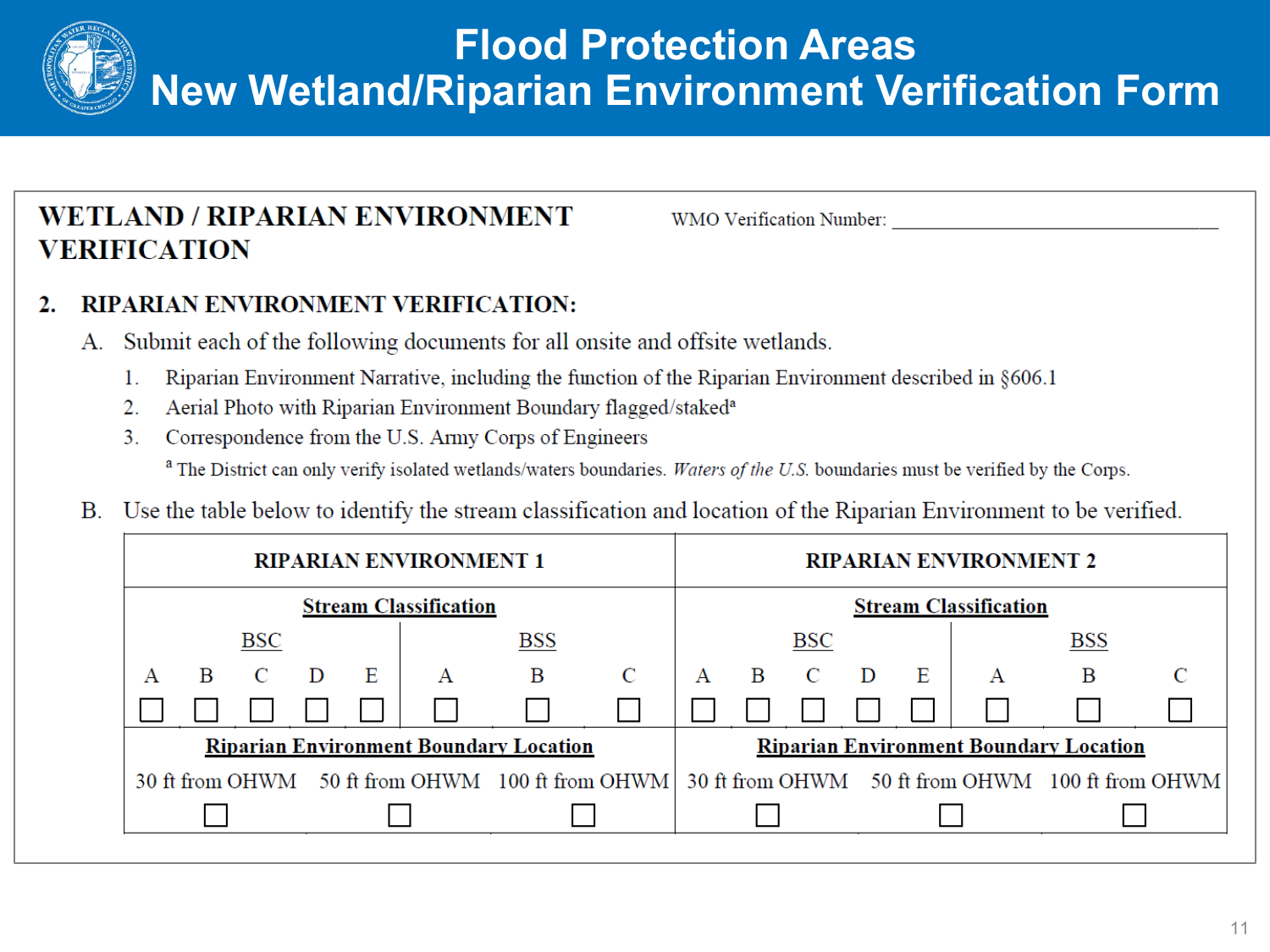#### **CERTIFICATE BY WETLAND SPECIALIST** 3.

I hereby certify that the wetland, wetland bovver, and/or riparian environment submittals along with any supporting documentation regarding the aforementioned project described herein have been reviewed by me and is accurate representation of the current conditions.

|                                                                                     | Phone:                                                                                                                                                                                                                         |
|-------------------------------------------------------------------------------------|--------------------------------------------------------------------------------------------------------------------------------------------------------------------------------------------------------------------------------|
|                                                                                     |                                                                                                                                                                                                                                |
|                                                                                     | $\mathbf{Zip:}$                                                                                                                                                                                                                |
|                                                                                     | Date:                                                                                                                                                                                                                          |
| 4. REQUESTOR OF WETLAND / RIPARIAN ENVIRONMENT VERIFICATION (IF NOT PROPERTY OWNER) |                                                                                                                                                                                                                                |
|                                                                                     | Requestor: Phone: Phone: Phone: Phone: Phone: Phone: Phone: Phone: Phone: Phone: Phone: Phone: Phone: Phone: Phone: Phone: Phone: Phone: Phone: Phone: Phone: Phone: Phone: Phone: Phone: Phone: Phone: Phone: Phone: Phone: P |
|                                                                                     |                                                                                                                                                                                                                                |
|                                                                                     | City: Zip:                                                                                                                                                                                                                     |
|                                                                                     |                                                                                                                                                                                                                                |

#### 5. **CERTIFICATE BY PROPERTY OWNER**

By signing below, I am stating that all information provided is correct and has not been altered according to my knowledge. Furthermore, I hereby grant the District and/or their agents right-of-access to the subject property for the purpose of performing the requested wetland, wetland boundary, and/or riparian environment boundary verification. The property owner or their agent is responsible for obtaining right-of-access approvals for the District and/or their agents for any offsite wetlands.

| <b>Property Owner:</b> | <b>Email:</b> | <b>Phone:</b> |
|------------------------|---------------|---------------|
| Company/Agency:        |               |               |
| <b>Address:</b>        | City:         | Zip:          |
| <b>Signature:</b>      | Date:         |               |
|                        |               |               |

#### REVIEW AND APPROVAL BY THE DISTRICT OR AUTHORIZED MUNICIPALITY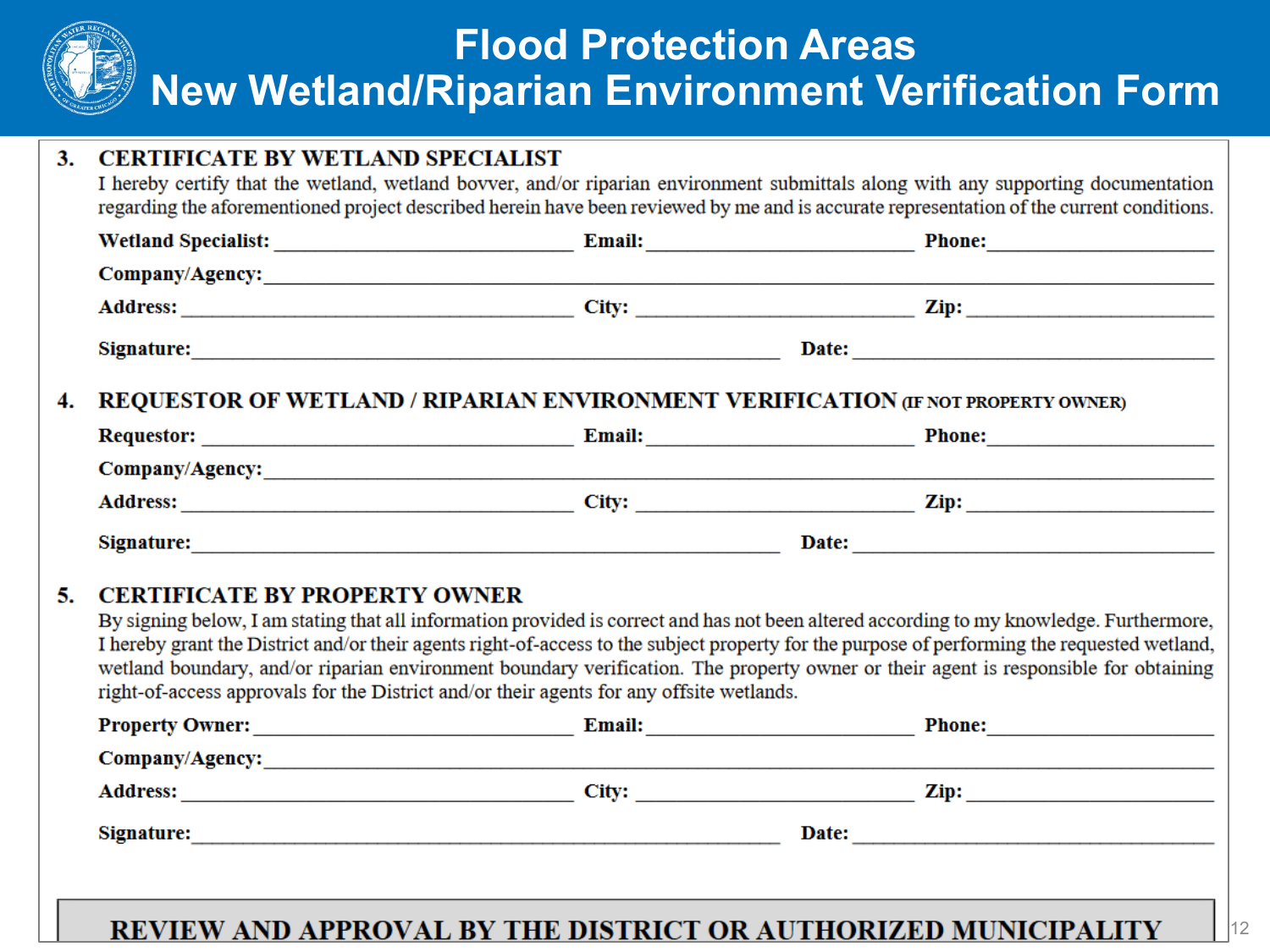

# **Flood Protection Areas - Wetlands**

## Permit required for direct wetland impacts

**Direct Wetland Impact**<br>Any activity within a **wetland** that involves ground disturbance or damage to the root Any action area within a reader than or equal to 0.10 acre and that affects the functions of the **wetland**, as listed under §603.1 of this ordinance. **Direct wetland impact** functions of the **wetland**, as listed under §603.1 of this ordinance. **Direct wetland impact** includes **temporary wetland impacts** and **permanent wetland impacts**. **Direct wetland impact** does not include activities for the conservation, restoration, or enhancement of **wetland** functions, or access through **wetlands** using low ground pressure equipment and/or access matting when ground disturbances caused by such access are restored to original grades and overseeded with native vegetation. [*Compare* **direct wetland impact** *with* **indirect wetland impact**.]

A direct wetland impact that would result in a short-term loss of wetland function. Temporary wetland impacts do not result in a permanent conversion of wetland to non-wetland. Temporary impacts do not include relocation of wetland, or conversion of a vegetated community to open water, unless the conversion is part of an overall wetland conservation, restoration, enhancement, or creation program that is submitted for review and approved. Additionally, for the impact to be considered temporary, wetland soil profiles shall be able to be restored to a similar pre-disturbance condition and elevation, vegetative communities shall have the capability of being restored to the same or higher quality, function; and the restoration must occur within one year of the disturbance. [Compare permanent wetland impact with temporary wetland impact.] **Permanent Wetland Impact** 

The permanent conversion of wetland area to non-wetland area or permanent modification of wetland hydrology through direct wetland impact or indirect wetland impact. [Compare permanent wetland impact with temporary wetland impact.]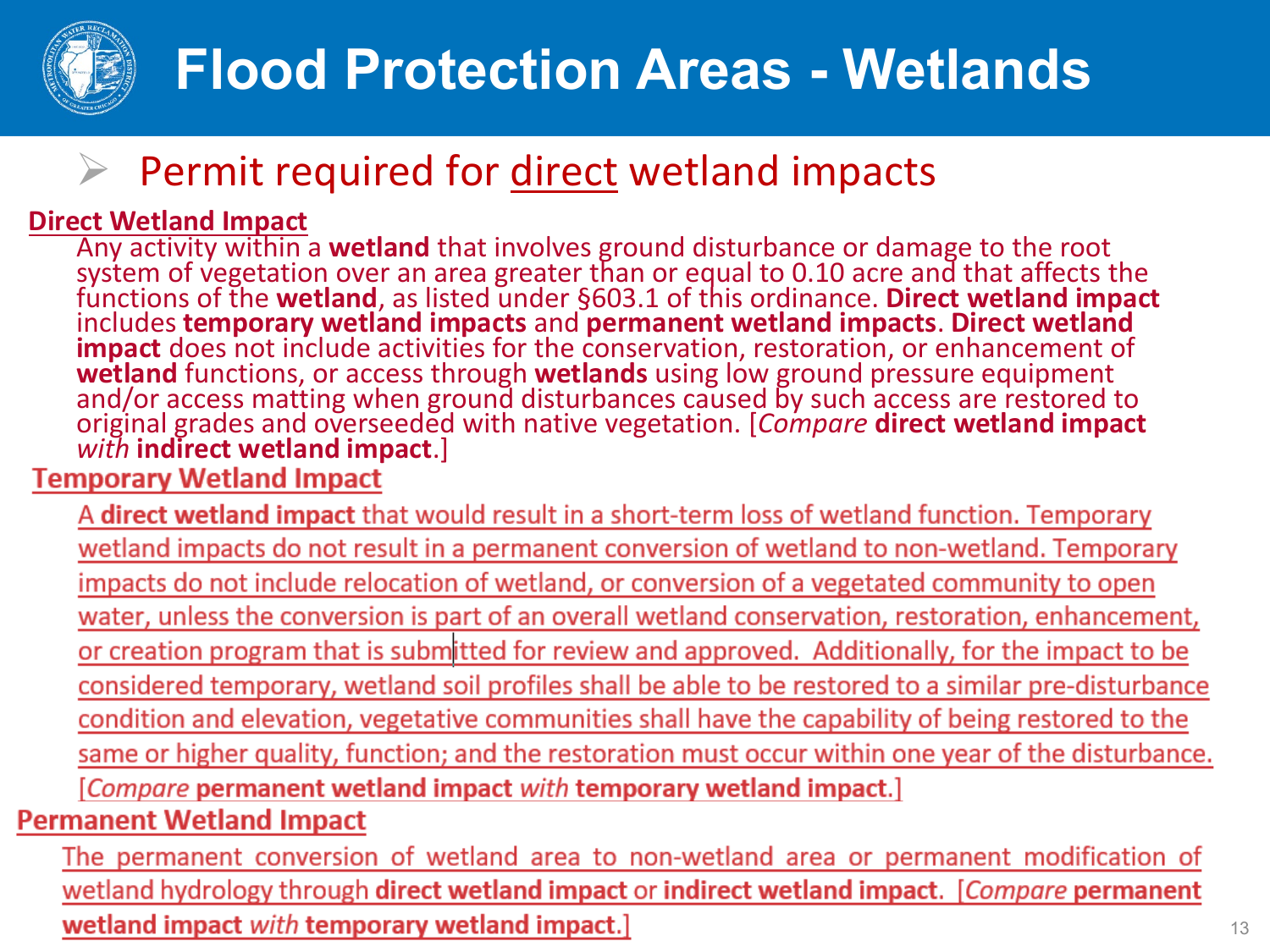

# Floodproofing of structures

- Non-residential structures may be dry floodproofed instead of elevating to the Flood Protection Elevation:  $(FPE = BFE + 2 feet)$
- Projects with a LOMR-F still need to demonstrate *that they are reasonably safe from flooding and comply with FEMA Technical Bulletin 10*
- Floodproofing does not exempt applicant from meeting municipality NFIP ordinance requirements
- Zone A floodplain studies *should use the models listed in*§*601.6 and the TGM guidelines*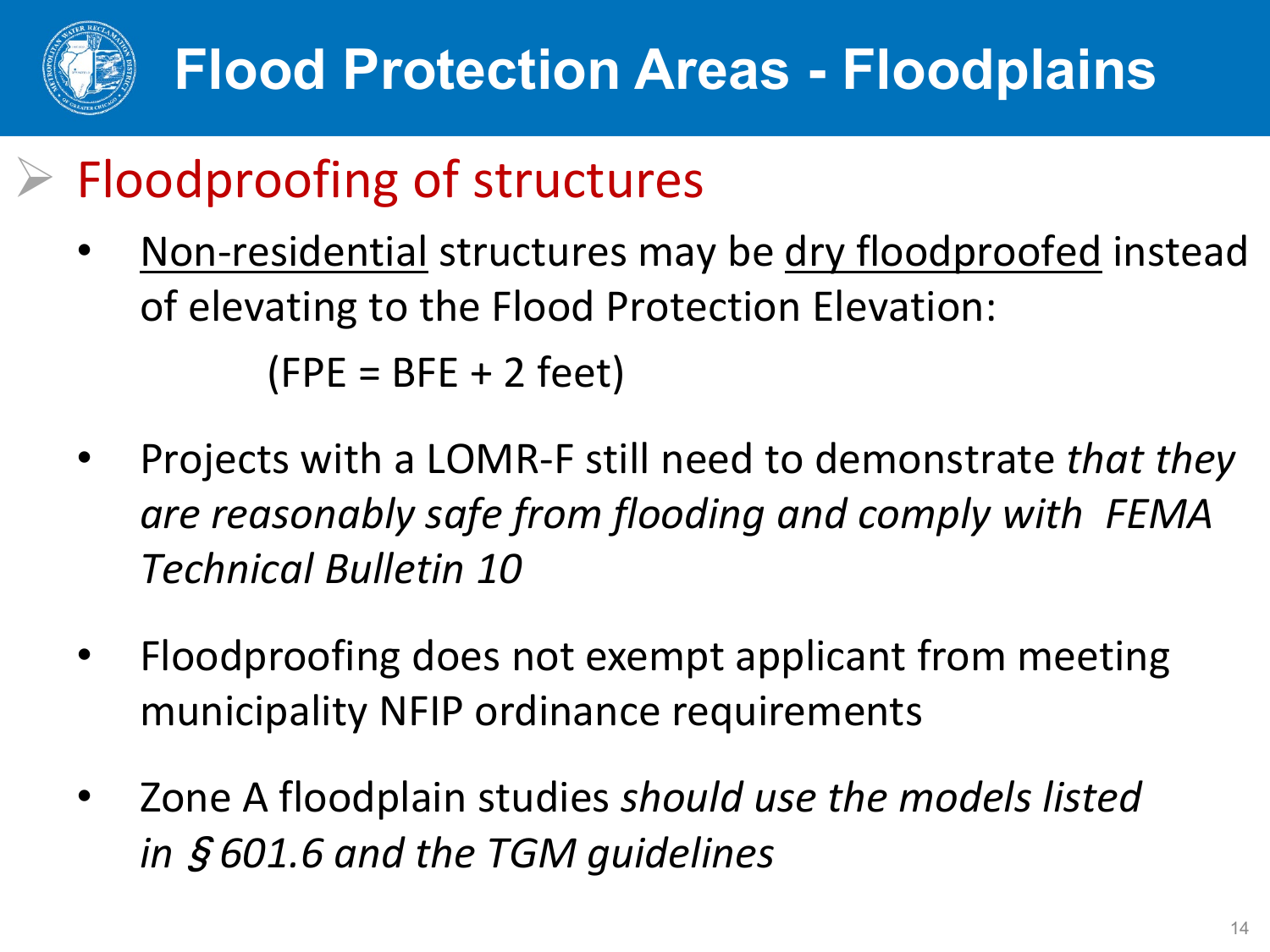

# **Flood Protection Areas - Floodplains**

# Floodproofing Definitions

#### **Floodproof or Floodproofing**

Additions, changes, or adjustments to residential or non-residential structures or land that prevent the entry of flood water in order to protect property from flood damage, including but not limited to certified non-residential floodproofing designed in accordance with the municipality's NFIP ordinance and Technical Bulletin 3, issued by FEMA. Floodproofing consists of both dry floodproofing and wet floodproofing.

#### **Dry Floodproofing**

A combination of measures that results in a **structure**, including the attendant utilities and equipment, being watertight with all elements substantially impermeable to the entrance of floodwater and with structural components having the capacity to resist flood loads. Dry floodproofing may be a compliance alternative for non-residential structures only. [Compare dry floodproofing with wet floodproofing and floodproofing.]

#### **Wet Floodproofing**

Permanent or contingent measures applied to a structure and/or its contents that prevent or provide resistance to damage from flooding by allowing flood waters to enter the structure. [Compare wet floodproofing with dry floodproofing and floodproofing.]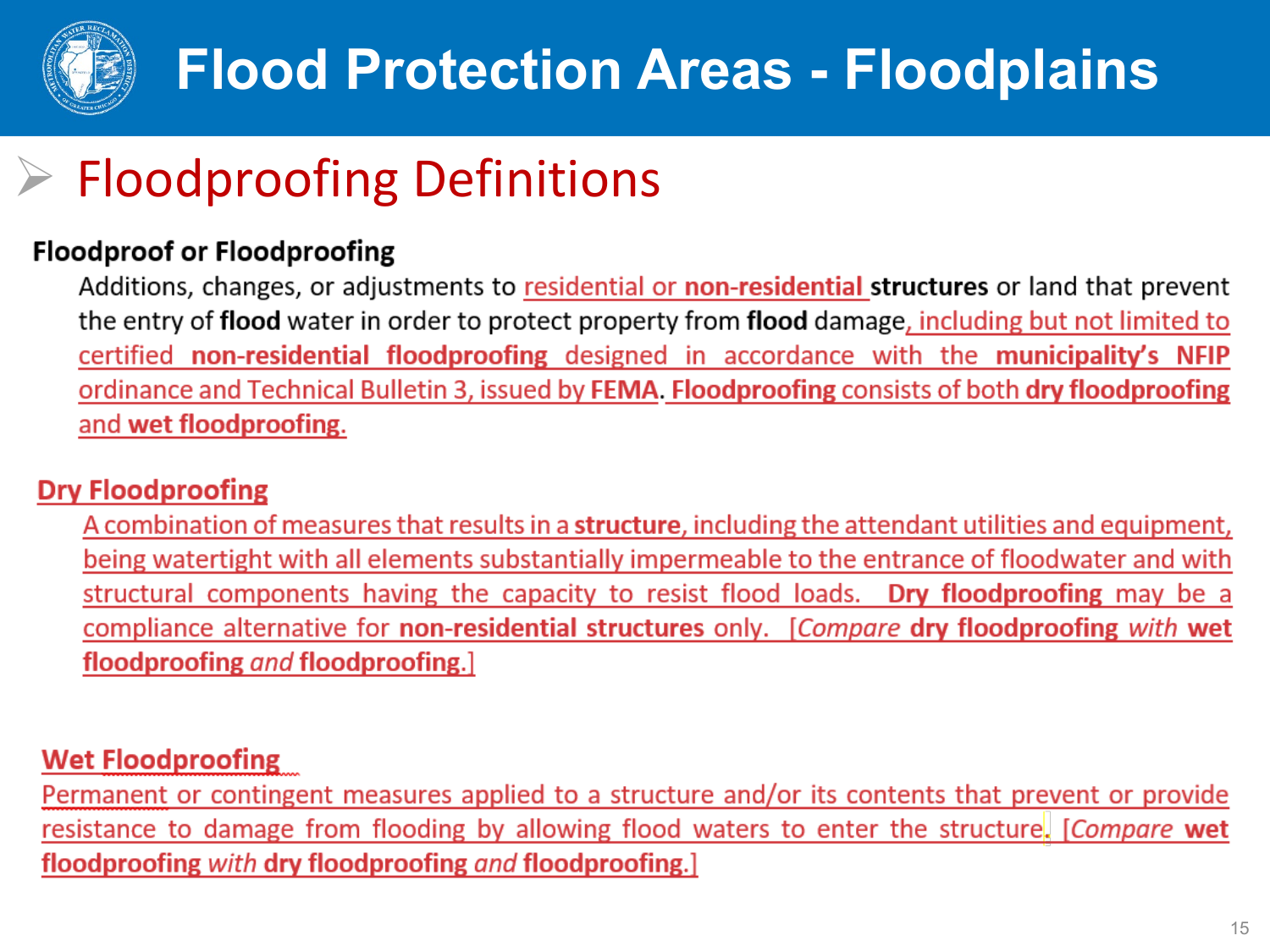

## **Stormwater Management Provisions Volume Control & Detention Requirements**

## **Volume Control**

- §503.4.B(3)(c) Permeable pavement as an offsite retention-based practice
	- Previously, the offsite retention-based practice had to capture equivalent runoff from an impervious area that is not tributary to an existing practice
	- The new language will also allow the capture area of the offsite retention-<br>based practice itself when the practice consists of permeable pavement that replaces conventional pavement

## **Detention**

- §504.11.C The provision to increase a detention facility's actual release rate to accommodate upstream tributary flows may not be used for new development
	- Can only be used to retrofit existing stormwater detention facilities when a known flooding condition associated with conveyance of upstream tributary flow exists
	- Still need to meet the "no adverse impact" requirements of §504.11.C
	- Other options if§504.11.C is not possible:
		- Bypass upstream flow per§504.11.A
		- Detain upstream flow per § 504.11.B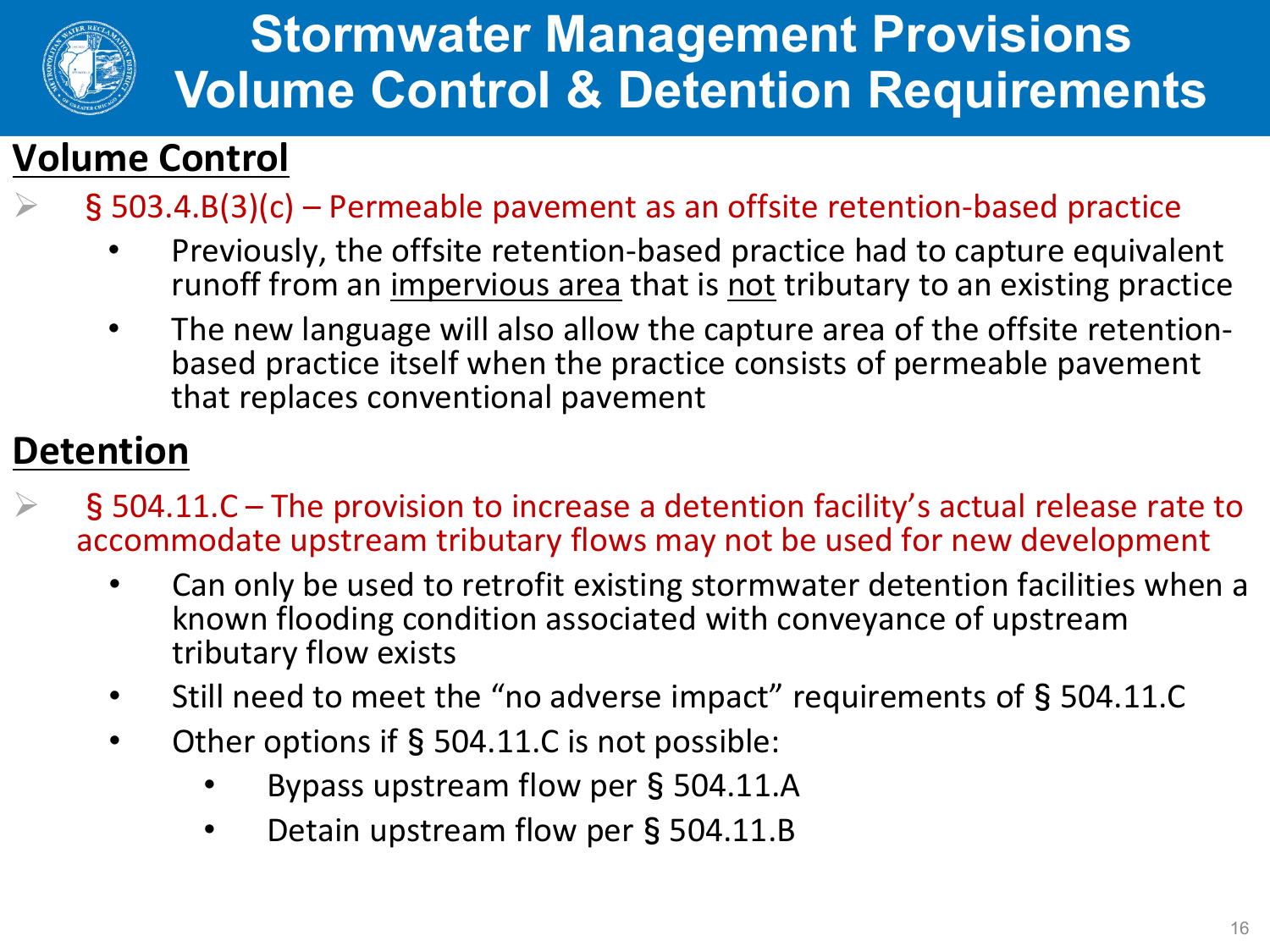

## Open Space Development

- Includes "outdoor accessory features" that are:
	- ≤ 0.10 acre in area (e.g. playgrounds, restrooms, and open- air shelters)
	- Surrounded by a majority of pervious land
	- On property holdings that are < 30% impervious
	- Bodies of water are excluded when calculating the % impervious
	- Clarified that Native Planting Conservation Areas are considered non-qualified development in the WMO (not open space development)

Accessory Structure – Reduced the area limit to 576 sq.ft.

- Previous limit was 750 sq.ft.
- Decreased the area to be consistent with IDNR/NFIP
- Per §602.4, new accessory structures in the floodplain are regulated under the municipality's NFIP ordinance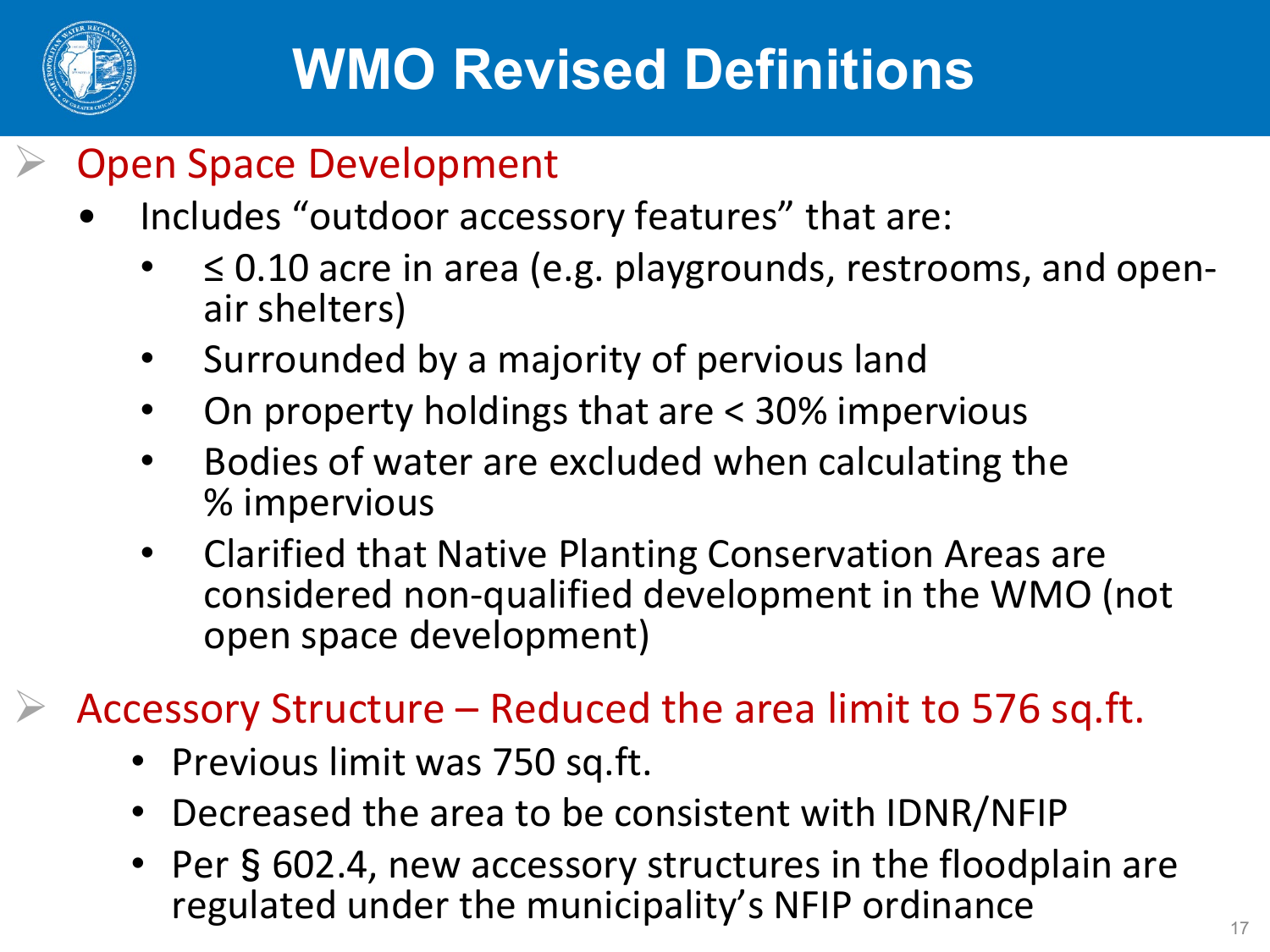

# **WMO Revised Definitions**

### **Open Space**

Pervious land to be retained as pervious land which is not part of a larger **development**. **Open space** may also include sidewalk, bike path, nature or walking trail **development** less than or equal to fourteen feet in width, and outdoor accessory features less than or equal to 0.10 acre in area, including, but not limited to, playgrounds, restrooms, and open-air shelters. To be considered **open space**, the accessory features must be surrounded by a majority of pervious land and be located on property holdings that are less than 30% impervious. Bodies of water are excluded from the calculation of the percentage of imperviousness. **Development** that is considered **Native Planting Conservation Areas** under this **ordinance** is considered **non-qualified development**. [*Compare* **open space** *with* **Native Planting Conservation Area** *and* **right-of-way**.]

### **Native Planting Conservation Area**

Area planted with deep-rooted vegetation, as approved by the **District**, and maintained in perpetuity.

### **Accessory Structure**

A detached, non-habitable **building** without sanitary facilities that is less than 576750 square feet in area. **Accessory structures** include, but are not limited to, garages and sheds.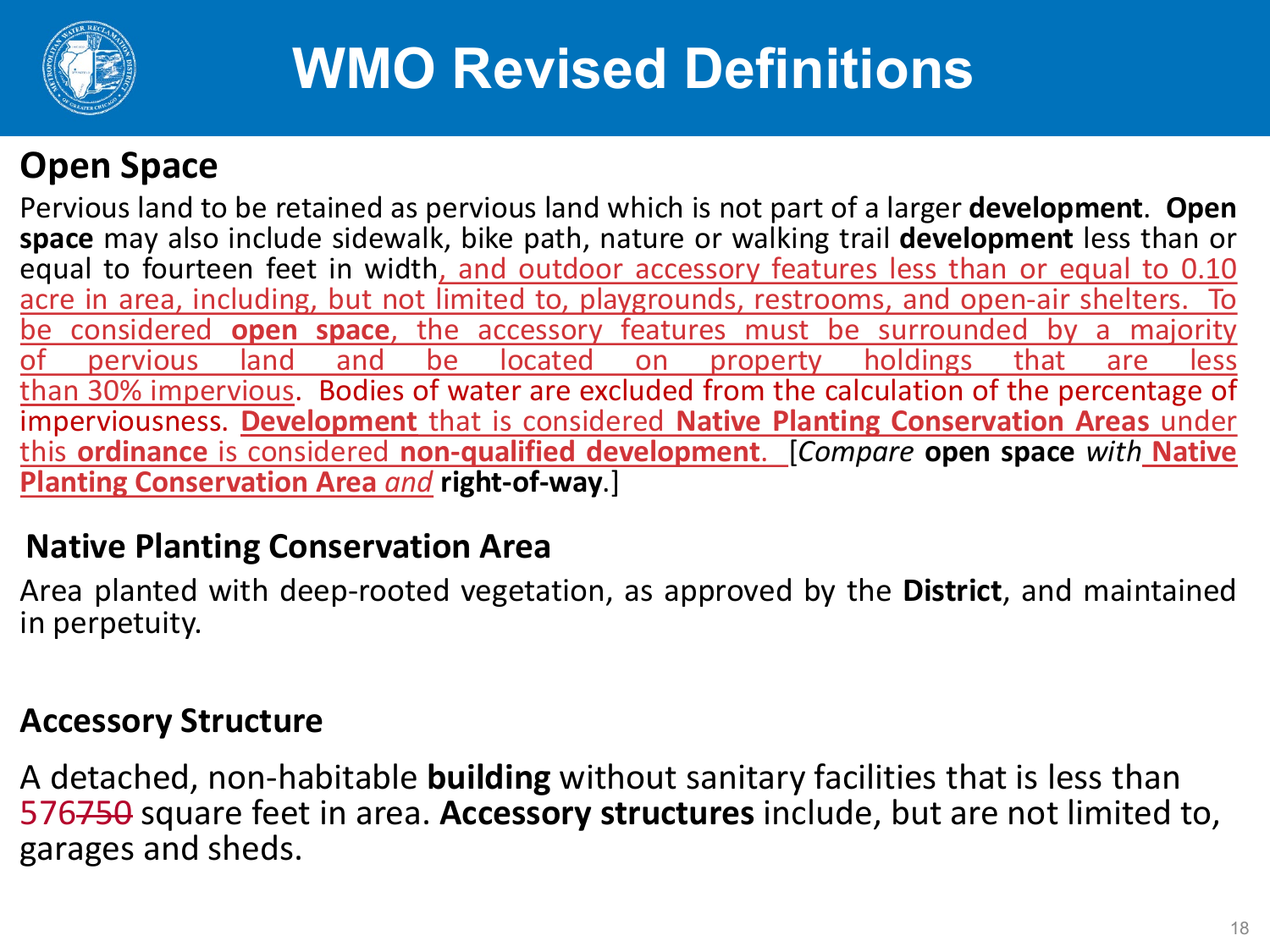

# **New Online Permit Submittal Process**

## New online permit submittal process starts May 16, 2022

- New WMO Permits (includes WMO, NRI, SFHA, FCA, and Earthwork)
- Permit Resubmittals

## **Fee Payment is required prior to District's acceptance of permit applications**

- Fee Payment Voucher Required
- No convenience fee for ACH Transactions
- 2% convenience fee for Master Card, Discover Card, & Visa Credit Card transactions
- Checks mailed to our 111 E. Erie office will still be accepted but processing may be delayed.
- $\triangleright$  Visit [www.mwrd.org/wmo](http://www.mwrd.org/wmoto) for more information and to attend a virtual training session for new online permit submittal process

• May  $12<sup>th</sup>$  at  $10:00$  a.m.

Contact Ann Gray at [graya@mwrd.org](mailto:graya@mwrd.org) if you have problems submitting your permit application in the new system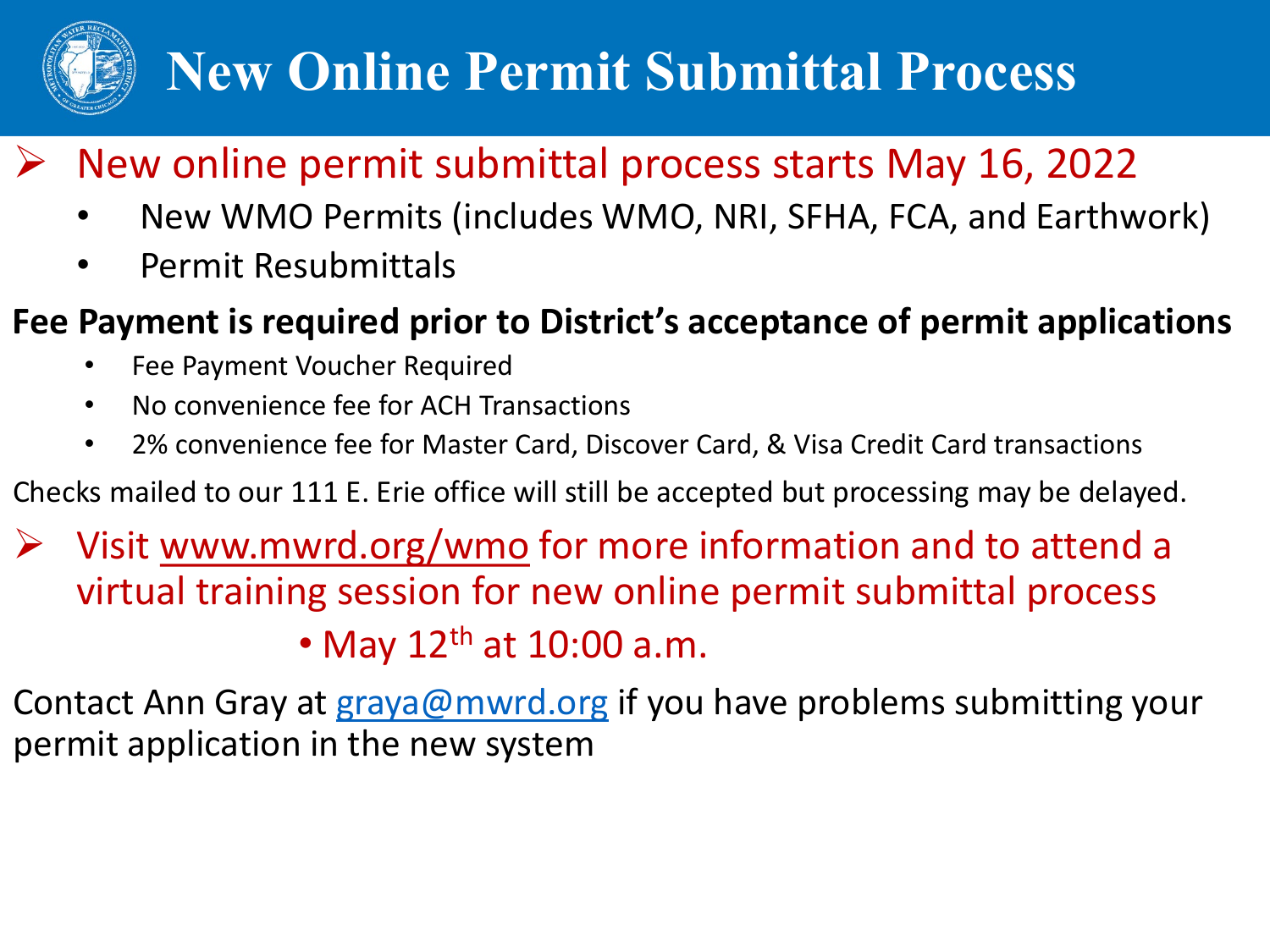

# **WMO Friendly Reminders**

- WMO Inbox (WMOInbox@mwrd.org) or FTP Site should still be used for:
	- Permit Revisions
	- Permit Determinations
	- Other correspondence (e.g. permits issued by Authorized Municipalities, permit extension requests, etc.)
- Provide email address & other contact information for design engineer on submitted documents
- All permit forms must be signed & sealed (Electronic signatures & seals are acceptable)
- **Effective May 16, 2022, all fees must be paid when permit applications are submitted**
- District staff will contact design engineer within 2 days of receipt of permit application
- To obtain the Amended WMO: <https://www.mwrd.org/wmo>
- Electronic Submittal Problems: Ann Gray at [graya@mwrd.org](mailto:graya@mwrd.org) or (312) 751-3085
- Permit Determinations: Lolita Thompson at **ThompsonL@mwrd.org** or (312) 751-3257
- Pre-application Meetings: Suhail Patel at [patels6@mwrd.org](mailto:patels6@mwrd.org) or (312) 751-3276
- To obtain copies of previously issued SPO/WMO permits: **[MWRDPI@mwrd.org](mailto:MWRDPI@mwrd.org)**
- Join Email list for WMO updates: **[WMOupdates@mwrd.org](mailto:WMOupdates@mwrd.org)**